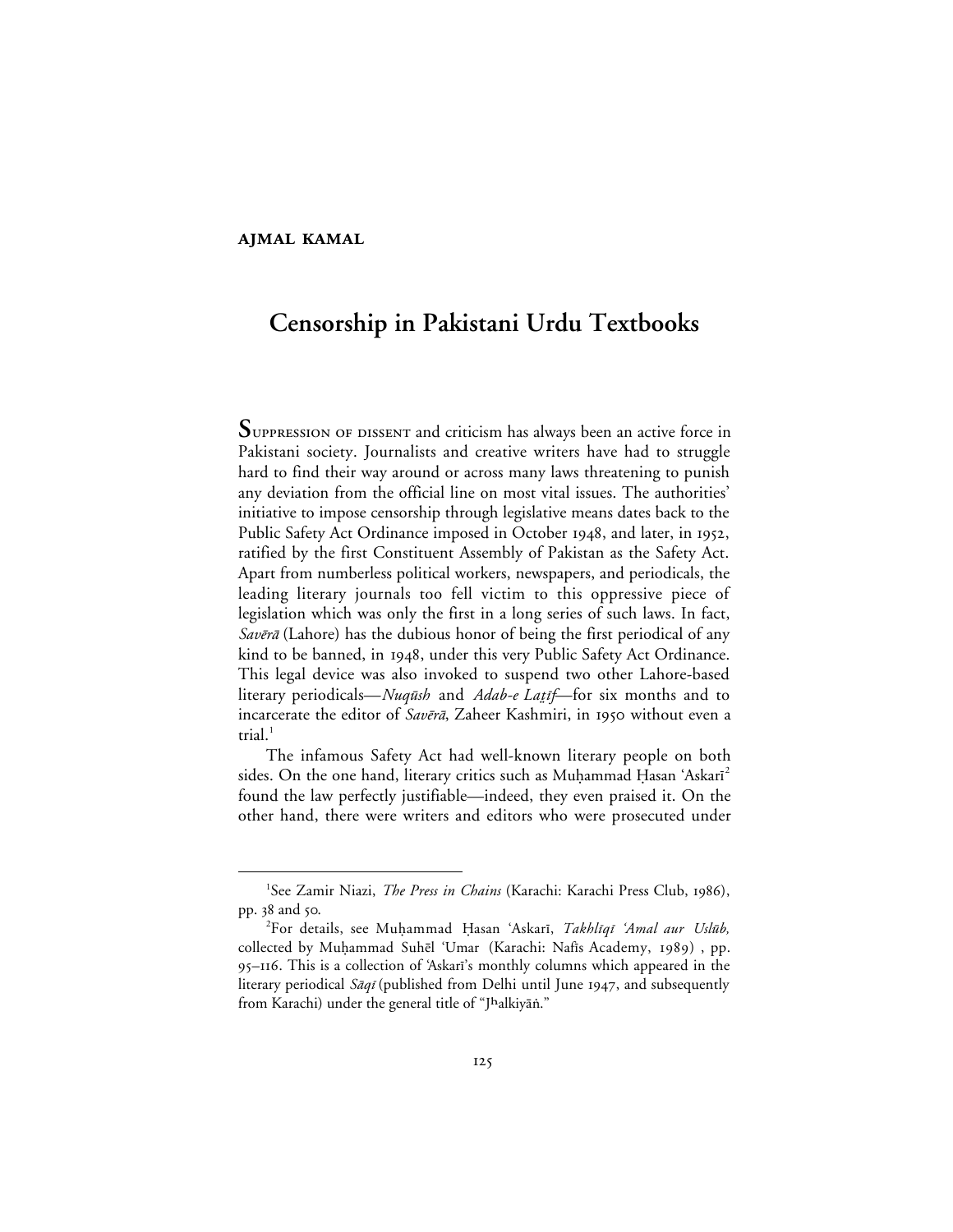this law, Sa'ādat Ḥasan Manṭō perhaps being the most prominent among them.<sup>3</sup> Manto's writing had had a history of attracting the wrath of the authorities for its downright honest and realistic portrayal of life and its stinging moral and political comment. He had been prosecuted under the British colonial government for publishing the short stories "Dhuvān" and "Kālī Shalvār." Individuals such as Chaudhry Muhammad Ḥusain of the Press Branch, Government of Punjab—immortalized by Mantō in the dedications of two successive editions of his collection Lażżat-e Sang—were always eager to assist the authorities in this respect. Having decided on intolerance of any moral or political comment almost from the moment the new state came into being, the Pakistani authorities have since kept it alive and have never felt the need to relax it. Consequently, there has been a long series of unjust laws and practices intended to suppress freedom of thought and expression, irredeemably crippling any tradition of dissent in the society. Especially regrettable is the fact that people like Chaud<sup>h</sup>ry Muḥammad Ḥusain and Muḥammad Ḥasan 'Askarī have always come forward to lend a helping hand to the authorities by providing legal and ideological support in stilling any expression of dissent.

The socially and intellectually stifling environment which obtained early in the life of the newly-created state coincided with another factor: Pakistan's political dependence on the United States, itself experiencing the worst kind of repression under McCarthyism. During the Cold War years, Pakistan openly sided against the Soviet Union and thus, ostensibly to counter the threat from the north, found a convenient excuse to muzzle political and social criticism of any kind. Over the long haul, this intolerance has irrevocably injured the social and moral fabric of Pakistani society in a number of ways.

A particularly harmful expression of this intolerant and myopic policy has been felt in the field of education, more specifically in the preparation and dispensation of textbooks for Pakistani students. Once every voice capable of offering an alternative view had been effectively silenced, the field was left wide open for the imposition on students—without any threat of challenge from any quarter—of an anemic and distorted viewpoint through officially produced textbooks. Thus, according to Dr. K.K. Aziz, a noted Pakistani historian:

 $\frac{1}{3}$ <sup>3</sup>For details of Manțō's trials, see his Lażżat-e Sang (Lahore: Nayā Idāra, 1956).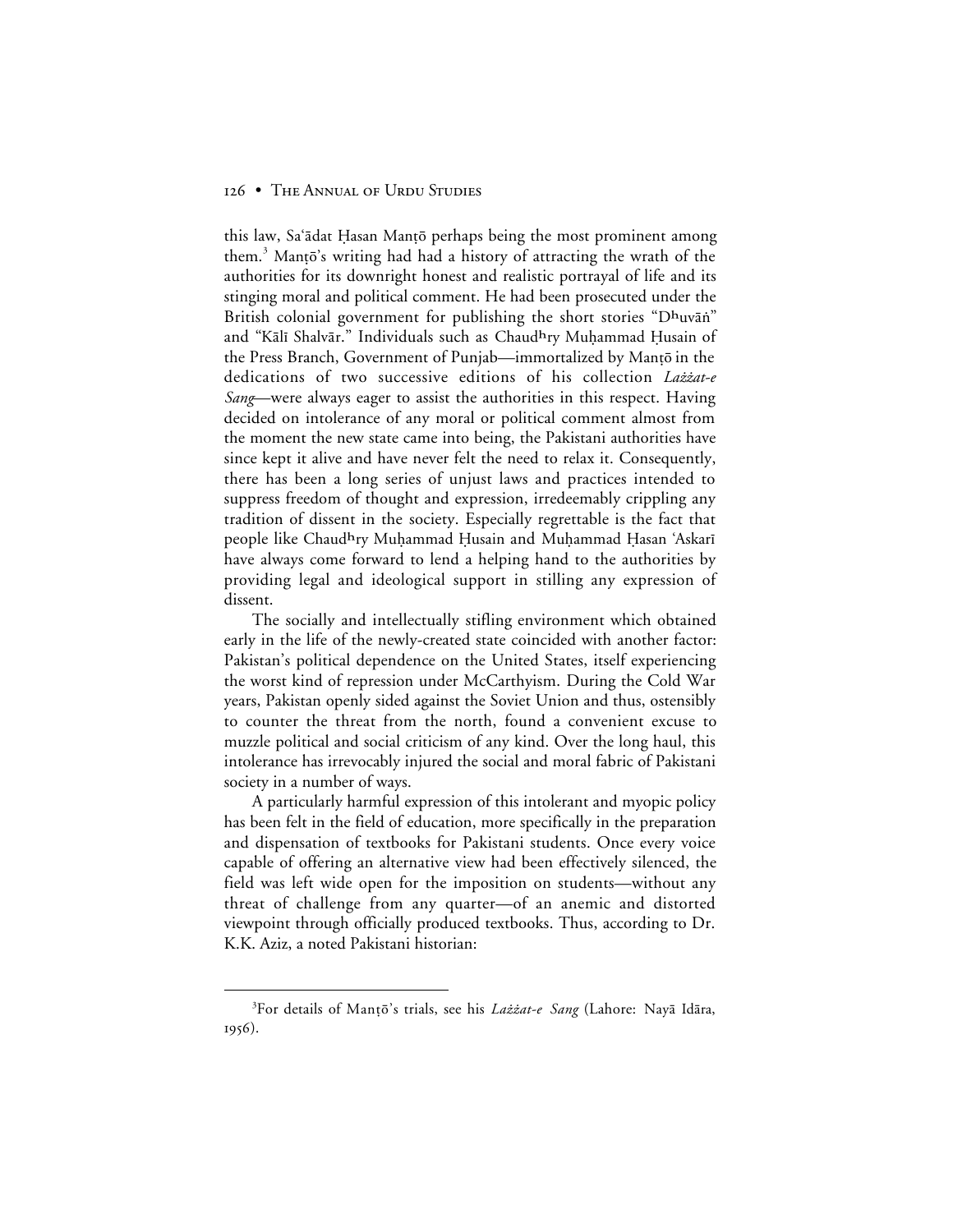Since the early 1960s, the planning, preparation and publication of all textbooks for classes I-I2 are the responsibility of the Textbook Boards, of which there is one in each province. These bodies are created and controlled by the provincial Department of Education, and their personnel is recruited from the provincial education service. Their textbooks are generally written by a team of authors, then corrected and supervised by another person or group of persons, and finally edited by another individual. Then the manuscript is submitted to the National Review Committee of the Ministry of Education of the Government of Pakistan, which checks its accuracy and approves of its "ideological" content. When the book has been published, it is prescribed by the Provincial Government as the "sole textbook" for the relevant class in all the schools of the province.<sup>4</sup>

In his commendable work, aptly named *The Murder of History in Pakistan*, Dr. Aziz has painstakingly carried out a detailed analysis of the revolting mixture of half-truths, distorted facts, harrowing omissions, blatant lies, and ugly governmental propaganda dished out as "history" to scores of unsuspecting students. One notes, with some sadness but little surprise, that the same unethical principles govern the preparation of textbooks meant to be used for the instruction of students in, for instance, Urdu. It would have been interesting to analyze the many successive revisions—inclusions and deletions—made in Urdu textbooks in the course of the past several decades, but no one has, as yet, risen to the task of replicating Dr. Aziz's minute scrutiny and close content analyses. Once in a while, though, the Textbook Boards do drop in a hint sufficient to give an idea of what actually goes on in preparing the Urdu textbooks.

Why these occasional revisions? What could be their underlying reasons? Monetary, one suspects: to provide the Board's favorites the opportunity to make some extra cash as compilers, editors, publishers, and printers.

But the reasons need not be so mundane. In an ideological state such as Pakistan, the revision of history to further the aims of those who happen to be in power at a given time should surprise no one. The

 $\overline{4}$ K.K. Aziz, *The Murder of History in Pakistan* (Lahore: Vanguard Books (Pvt.) Limited, 1993), p. I.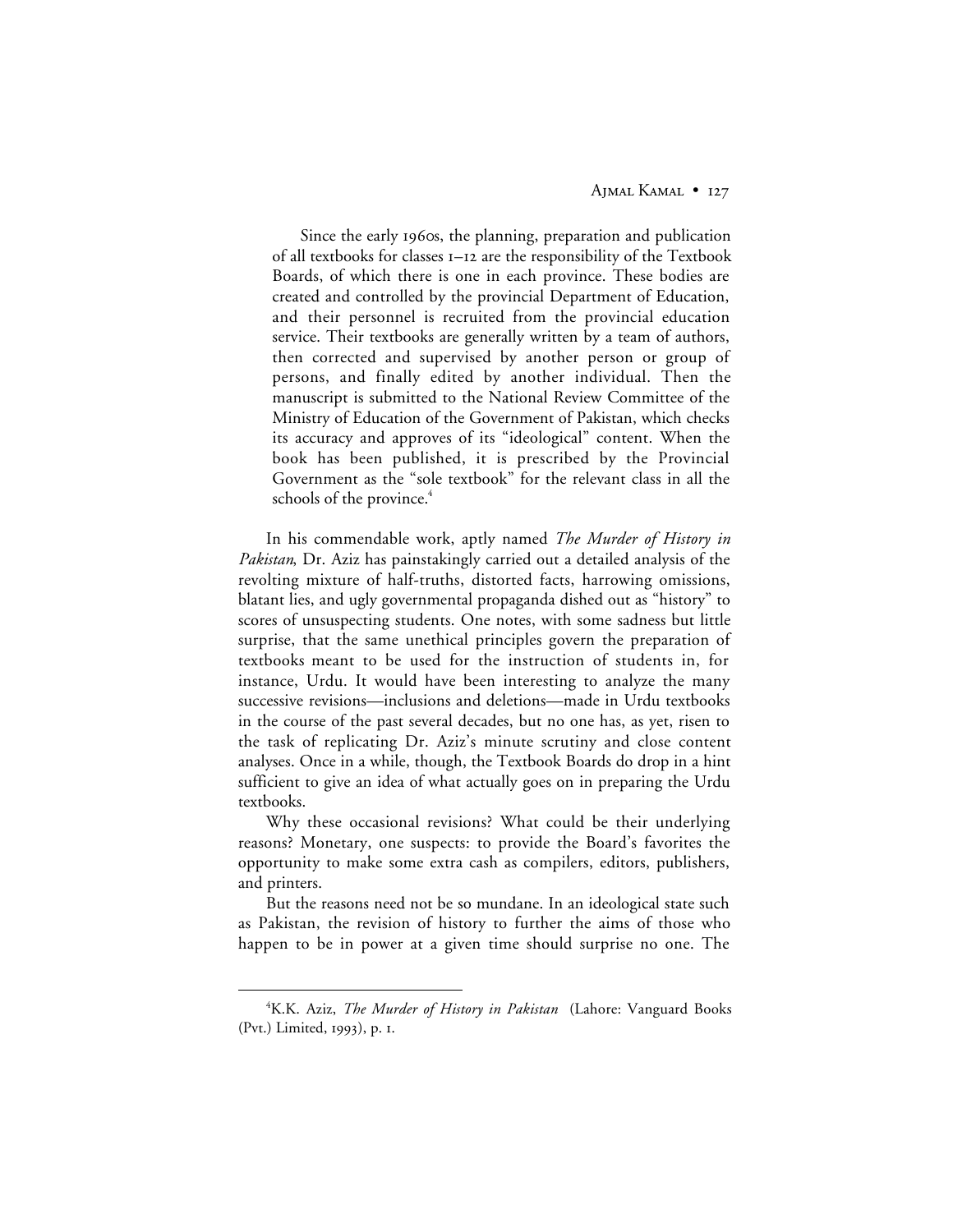rewriting of texts is not limited to the technically non-existent subject of "history" alone. It frequently spills over into other fields as well—for instance, literature. Needless to say, the respectable compilers and editors, contracted by the Board for the purpose, tacitly know what is expected of them, their submissive and unquestioning cooperation matched only by officials working for government departments such as the Press Branch, the Press Information Department, etc. Let me illustrate my point with an example: the Urdu textbooks for eleventh and twelfth classes, issued under the auspices of the Sindh Textbook Board, have recently seen new incarnations as *Gulzār-e Urdū*, Part I and Part II, respectively.<sup>5</sup> I would like to give three significant examples of this process of officially sanctioned revisionism—two examples that appear in Part I of the *Gulzār*, and one more, in some detail, from Part II. My aim is to show that literary texts are unhesitatingly censored, without any kind of indication or explanation, to make them conform to the official outlook.

In Part I, Premchand, who was included in the textbook for Class XI before it was revised, has been dropped altogether. Given his pioneering contribution to the development of modern Urdu fiction, one can think of no reason for Premchand's exclusion except that he was a non-Muslim. This exclusion may be regarded as analogous to attempts made by several literary historians and critics who, ashamed or unable to accept a Hindu as the first short story writer of Urdu, have replaced him with a writer of more acceptable beliefs, if not of comparable merit. Lacking both the means and the intention to defend Premchand against these learned efforts, I would nevertheless point to his more secure status as the first

 $rac{1}{5}$ <sup>5</sup>Gulzār-e Urdū, Part I, 2nd ed. (Jamshoro: Sindh Textbook Board, November 1993). The anthology is compiled by: Dr. Aslam Farrukhī, Dr. 'Abdul Haq Hasrat Kāsganjvī, Shāhid 'Ishqī, Saiyid Sājid Husain Rizvī, Sāqī Jāvaid, and Muhammad Nāzim 'Alī Khān Mātlavī; it is edited by Dr. 'Abdul Haq Hasrat Kāsganjvī and Muḥammad Nāzim 'Alī Khān Mātlavī; and it was approved by the Federal Ministry of Education (Syllabus Department), Government of Pakistan, Islamabad, as the "sole" (vāhid) textbook for higher-secondary colleges in the Province of Sindh. Gulzār-e Urdū, Part II, 1st ed. (Jamshoro: Sindh Textbook Board, July 1994). The anthology is compiled by: Dr. Abdus Salām, Dr. 'Abdul Haq Hasrat Kāsganjvī, Shāhid 'Ishqī, Khālid Vahāb, and Muḥammad Nāzim 'Alī Khān Mātlavī; it is edited by Dr. 'Abdul Haq Hasrat Kāsganjvī and Muhammad Nāzim 'Alī Khān Mātlavī; and it was approved by the Federal Ministry of Education (Syllabus Department), Government of Pakistan, Islamabad, as the "sole" (vāhid) textbook for higher-secondary colleges in the Province of Sindh.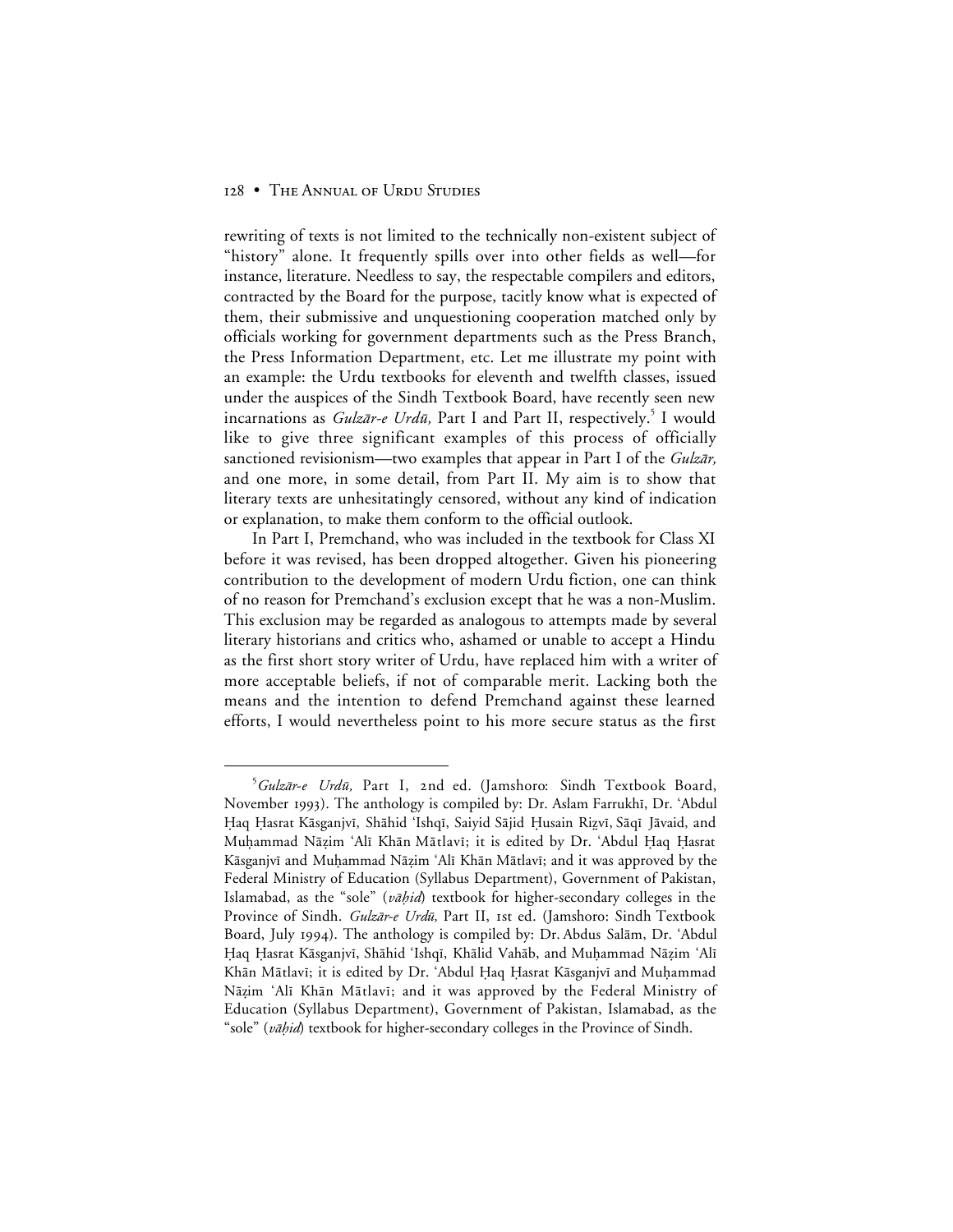Urdu fiction writer of any consequence. The other victim of the revisionist hatchet in Part I is Khvāja Ḥasan Niẓāmī. In his case, certain key words and phrases have been unwarrantedly removed from his piece  $\mathrm{``Th}$ ēlē-wālā Shahzāda." Obviously, it was unwise on the part of the Khvāja to have used such words and phrases as "sharab" (wine), "makhmūr" (drunk), "*tavā'if*" (prostitute), and "*'ayyāsh panjābī saudāgar*" (hedonistic Punjabi businessman) in his story which was one day destined to be used for teaching Urdu in an Islāmī Mamlikat. The compilers and editors of the revised textbook, who apparently attach more respect to the integrity of official dogma than to the integrity of a literary text, have expelled these words and phrases even at the expense of comprehensibility of the story line. As would be expected, no indication of this editing has been provided anywhere in the book.

The case of *Gulzār-e Urdū*, Part II, is even more intriguing. One is surprised to find that the Board has, suddenly and for no fathomable reason, decided to posthumously honor Sa'ādat Ḥasan Manṭō, the enfant *terrible* of Urdu fiction, by including one of his stories in the textbook for Class XII. What is less surprising, however, is the fact that both the Board and the team of compilers and editors faithfully serving it have not lost sight of the ideological principles guiding the preparation of course materials for students. It would appear that on including one of Mantō's (and Urdu fiction's) masterpieces, "Nayā Qānūn" (The New Constitution), they have subjected it to a careful reading, using their censor's blue pencil to neutralize what they probably considered the fictional text's potentially corrupting influence on the innocent minds of second-year college students.

Some insight into the kinds of considerations uppermost in the minds of the textbook censors may perhaps be gained by looking at the passages expunged from the story of the hapless Mangu  $k\bar{\sigma} \check{c}van$  (the tongacarriage driver)—passages thought unfit for impressionable college

 <sup>6</sup> <sup>6</sup>The original sentence, *"us mõtar mēn ēk panjābī saudāgar, javānī aur sharāb kē* nashē mēn čūr, kisī bāzārī 'aurat kō liyē bēt<sup>h</sup>ā t<sup>h</sup>ā," has been changed to read "us mōțar mēn ēk saudāgar aur ēk 'aurat beț<sup>h</sup>ē t<sup>h</sup>ē." In the next paragraph, the adjective *"makhmūr"* has been censored before the word *"naujavān*," and the words *"sharābī* 'ayyāsh" have been replaced by "naujavān." Further on, the phrase "mōtar-nashīn tavā'if" has been Islamized as "mōtar-nashīn 'aurat." For the original text of Khvāja Ḥasan Nizāmī's story "Thēlē-wālā Shahzāda," see Bēgamāt kē Ānsū (Lahore: Khvājagān Publications, 1988), pp. 142–51.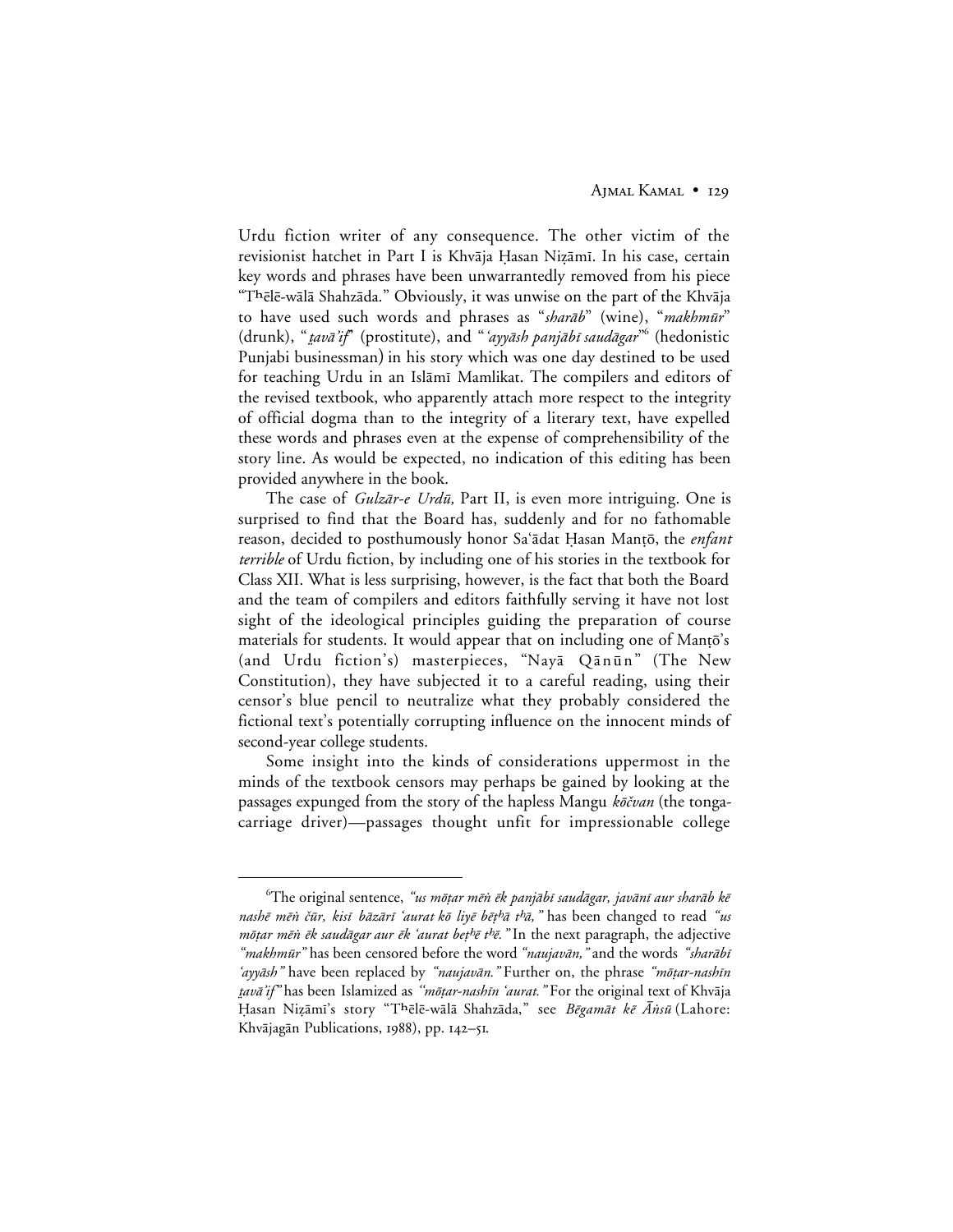students. I quote below the relevant passages from Khalid Hasan's translation of the story,<sup>7</sup> with deleted portions appearing in italics, followed by brief comments pointing to possible reasons for each deletion.

One day he [Mangu] overheard a couple of his fares discussing yet another outbreak of communal violence between Hindus and Muslims.

*That evening when he returned to the* adda*, he looked perturbed. He sat down with his friends, took a long drag on the hookah, removed his khaki turban and said in a worried voice: "It is no doubt the result of a holy man's curse that Hindus and Muslims keep slashing each other up every other day. I have heard it said by one of my elders that Akbar Badshah once showed disrespect to a saint, who cursed him in these words: 'Get out of my sight! And, yes, your Hindustan will always be plagued by riots and disorder.' And you can see for yourselves. Ever since the end of Akbar's raj, what else has India known but riots!*" (p. 83)

The entire second paragraph has been deleted. This is in line with the official policy to present the Hindu-Muslim riots in the erstwhile united India as a one-way affair and the Muslims as innocent victims and never as equal, or equally enthusiastic, partners in the game of riots.

*He took a deep breath, drew on his hookah reflectively and said: "These Congressites want to get India its freedom. Well, you take my word, they will get nowhere even if they try for a thousand years. At the most, the Angrez will leave, but then you will get maybe the Italywala or the Russian. I have heard that the Russiawala is tough. Hindustan, I can assure you, will always remain enslaved. Yes, I forgot to tell you that part of the saint's curse on Akbar was that India will always be ruled by foreigners.*" (pp. 83–84)

This whole paragraph too is not to be found in the *Gulzār* version. The reason seems simple enough. Laughable as it may sound, the official

 $\frac{1}{7}$ For which, see Saadat Hasan Manto, "The New Constitution," in his *Kingdom's End and Other Stories*," tr. by Khalid Hasan (London and New York: Verso, 1987), pp. 83–92; for the original in Urdu, see "Nayā Qānūn," in his *Manțō Rāmā* (Lahore: Sang-e Mīl Publications, 1990), pp. 707–19.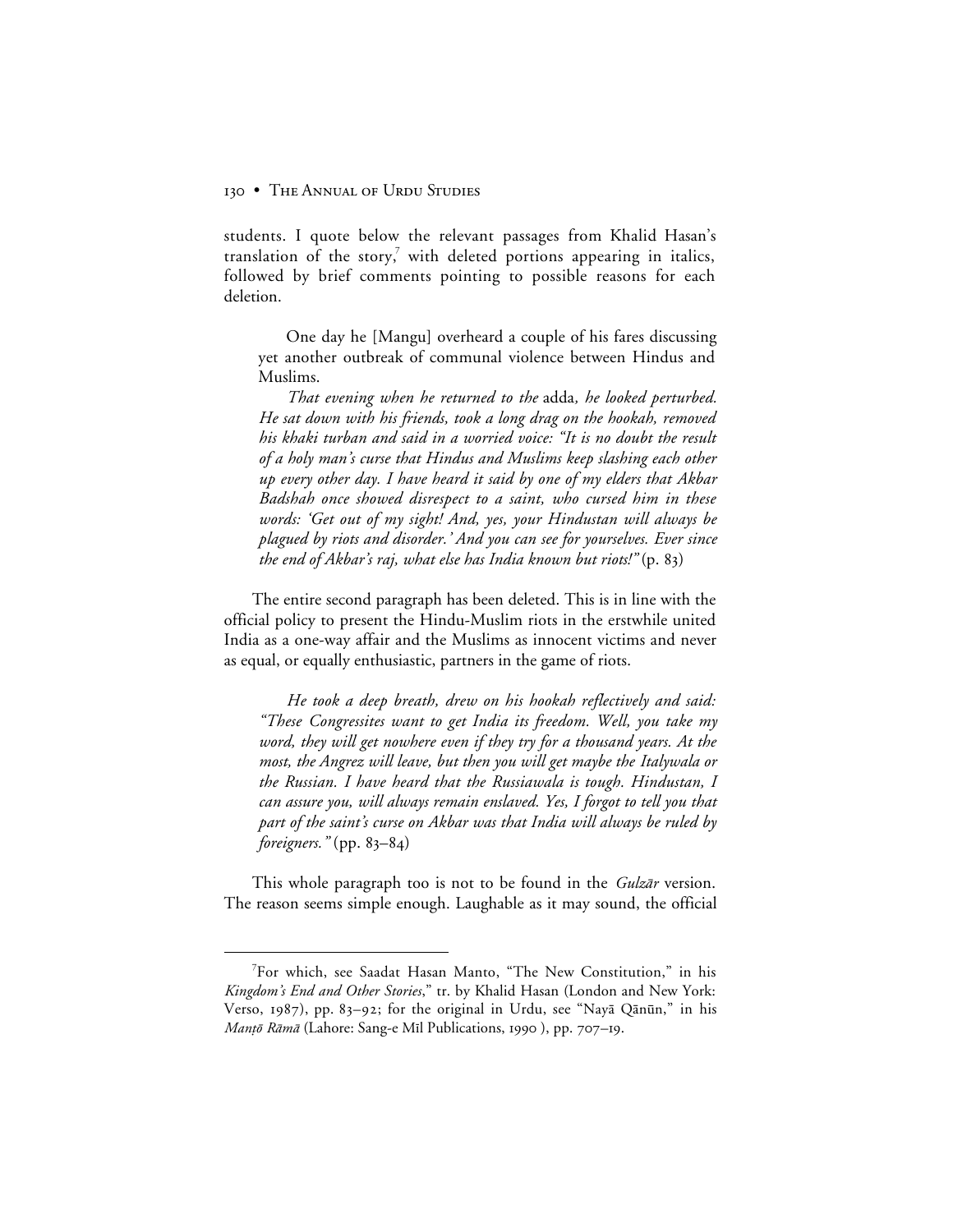history in Pakistan never credits the Indian National Congress with wanting—let alone struggling for—India's freedom. The fact that India was ruled by foreigners might also have encouraged dangerous thinking in the minds of the students—who knows!

He then went into a detailed description of the changes the new constitution was going to bring to India. "You just wait and see. Things are going to happen. You have my word, this Russian king is bound to show them his paces."

*Ustad Mangu had heard many stories about the Communist system over the years. There were many things he liked about it, such as their new laws and even newer ideas. That was why he'd decided to link the king of Russia with the India Act. He was convinced that the changes being brought in on April were a direct result of the influence of the Russian king. He was of course quite convinced that every country in the world was ruled by a king.* (p. 86)

Not much insight is needed to figure out why this paragraph was considered unsuitable for students. Throughout the Cold War, the Communist Party had been banned and severely suppressed in Pakistan. The mere mention of its name was considered taboo by the authorities. The official attitude appears to have survived the disintegration of the Soviet Union.

*For some years, the Red Shirt movement in Peshawar had been much in the news. To Ustad Mangu, this movement had something to do with "the king of Russia" and, naturally, with the new Government of India Act. There were also frequent reports of bomb blasts in various Indian cities. Whenever Ustad Mangu heard that so many had been caught for possessing explosives or so many were going to be tried by the government on treason charges, he interpreted it all as a curtain-raiser for the new constitution.* (pp. 86–87)

The reference to the Red Shirt movement, led by 'Abdul Ghaffār Khān of the North West Frontier Province (henceforward NWFP), points to the political atmosphere of the province during the 1940s. As a result of this political atmosphere, the All India Muslim League failed to win a majority in NWFP's 1946 provincial elections or to have NWFP support the demand for Pakistan. Nevertheless, NWFP was made a part of Pakistan, the elected provincial government was dismissed, and a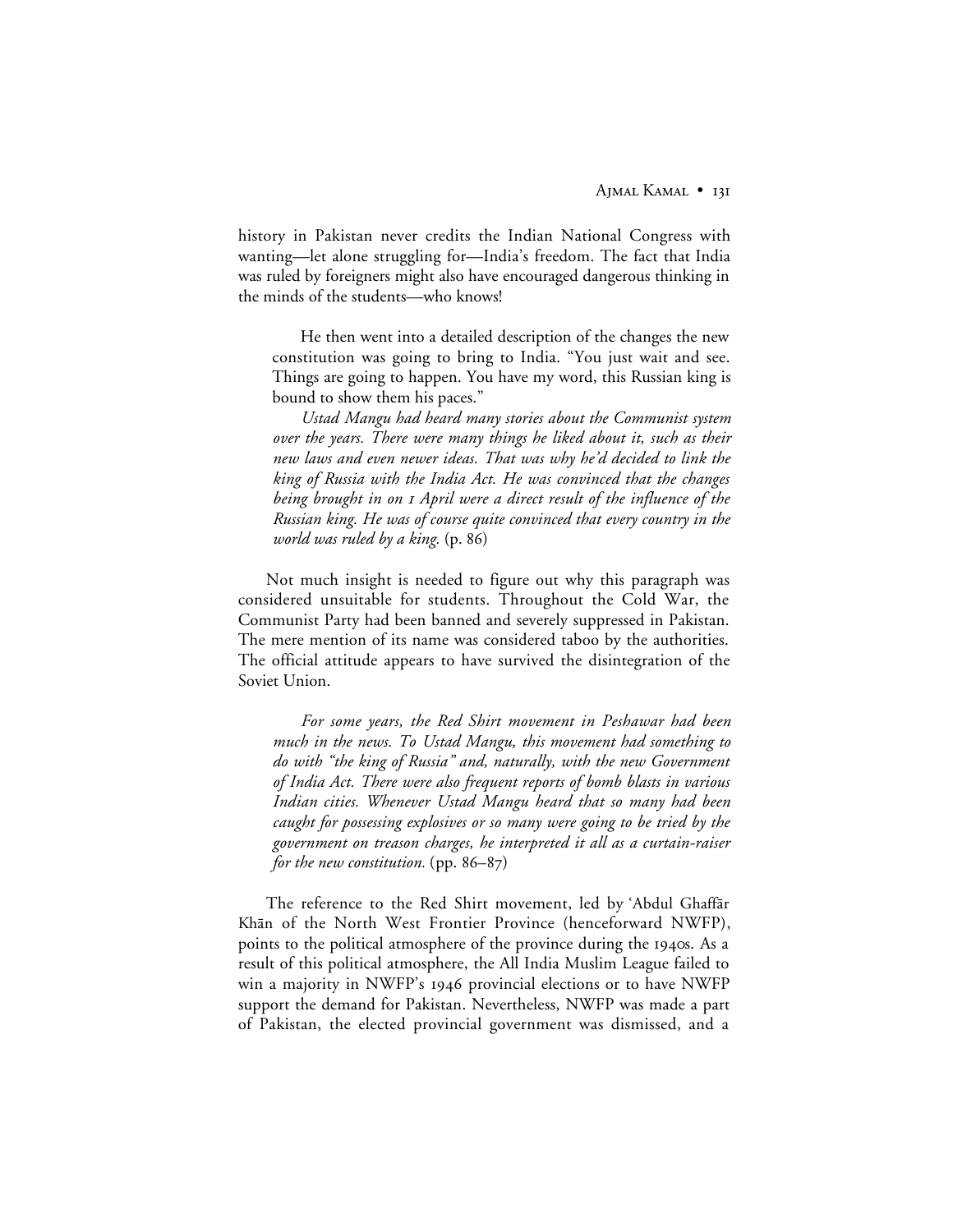referendum was held, the credentials of which remain doubtful to many. The Red Shirt movement was banned and its workers were severely persecuted. No mention is made of the existence of any such movement in the official history of Pakistan. Manto has pointed to these later events in a few other places in his stories and essays.

*Ustad Mangu was one of those people who cannot stand the suspense of waiting. When he was going to get his first child, he had been unable to sit still. He wanted to see the child even before it was born. Many times, he had put his ear over his wife's pregnant belly in an attempt to find out when the child was coming or what was he like, but of course he had found nothing. One day he had shouted at his wife in exasperation.*

*"What's the matter with you? All day long you're in bed like you were dead. Why don't you get yourself out, walk around, gain some strength to help the child be born? He won't come this way. I can tell you."*

*Ustad Mangu was always in a hurry. He just couldn't wait for things to take shape. He wanted everything to happen immediately. Once his wife Gangawatti had said to him: "You haven't even begun digging the well and already you are impatient to have a drink of water.*" (p. 89)

These three entire paragraphs have been cut out. Part of the reason may well be that students in Pakistani colleges are not supposed to learn that babies are made in women's bellies. But there is another point which might well have been considered offensive: Mangu's wife's name, Gangawatti, is an obviously Hindu name—unlike Mangu's, which can equally well apply to a Muslim or a Hindu.

*This morning he was not as impatient as he normally should have been. He had come out early to view the new constitution with his own eyes, the same way he used to wait for hours to catch a glimpse of Gandhi and Pandit Jawaharlal Nehru.*

*Great leaders, in Ustad Mangu's view, were those who were profusely garlanded when taken out in procession. And if there were a few scuffles with the police during the proceedings, the man went up even further in Ustad's estimation. He wanted to see the new constitution brought out with the same razzle-dazzle.* (*Ibid.*)